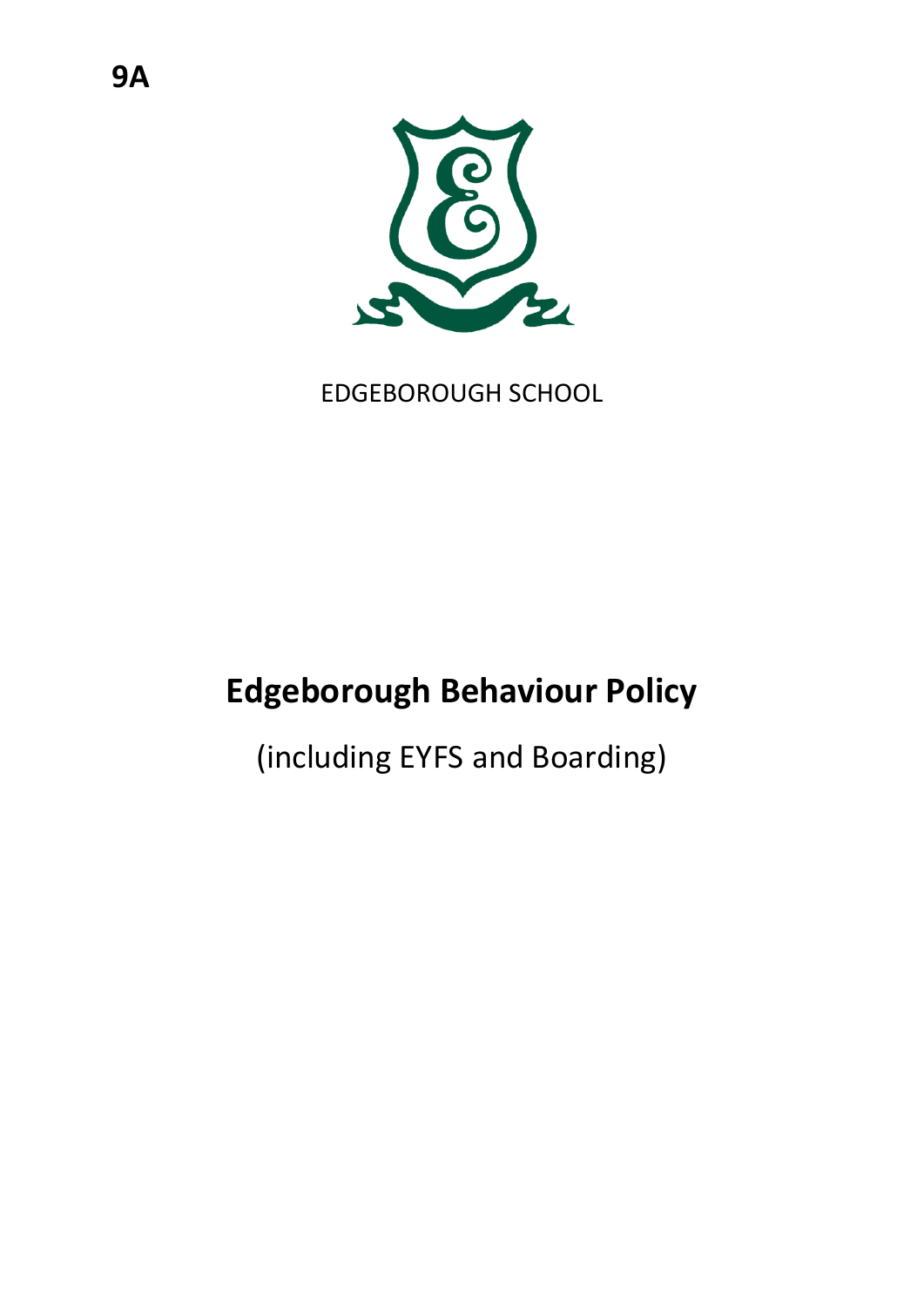## **UPDATE LOG**

| <b>DATE</b> | <b>CHANGE</b>                                             | By Whom     |
|-------------|-----------------------------------------------------------|-------------|
| 27.01.18    | ELT major policies review and update                      | $CH + ELT$  |
| 21.05.18    | Formatting and read through. Updated EYFS and Pre-Prep    |             |
|             | entries p. 5                                              |             |
| 23.09.18    | Read through + updated reference to alcohol, smoking and  | <b>DJWT</b> |
|             | drugs policy p. 8                                         |             |
| 15.10.18    | Staff name change, page 5                                 | CC          |
| 02.01.19    | Update Head of Early Years page 5                         | <b>DJWT</b> |
| 13.01.20    | Added Head of Junior Prep - Mr Mike Darlow                | CH.         |
| 01.03.20    | Read through + review                                     | <b>DJWT</b> |
| 25.05.2020  | Covid-19 Adapted - Behaviours.                            |             |
|             | Behaviour Policy - General Statement                      | P 4         |
|             | Compliance - adapted behaviours                           | P 4         |
| 27.08.2021  | Covid-19 references removed                               | EB/JH       |
|             | Rewards and Sanctions amended to reflect the introduction |             |
|             | of Class DoJo, including Appendix A.                      |             |
|             | Pupil Code of Conduct added, Appendix B.                  | JLS         |
|             | EYFS and Yrs 1&2 updated                                  |             |
|             |                                                           |             |
| 23.12.2021  | Actions following advice offered by Surrey LA (EYFS)      | JLS         |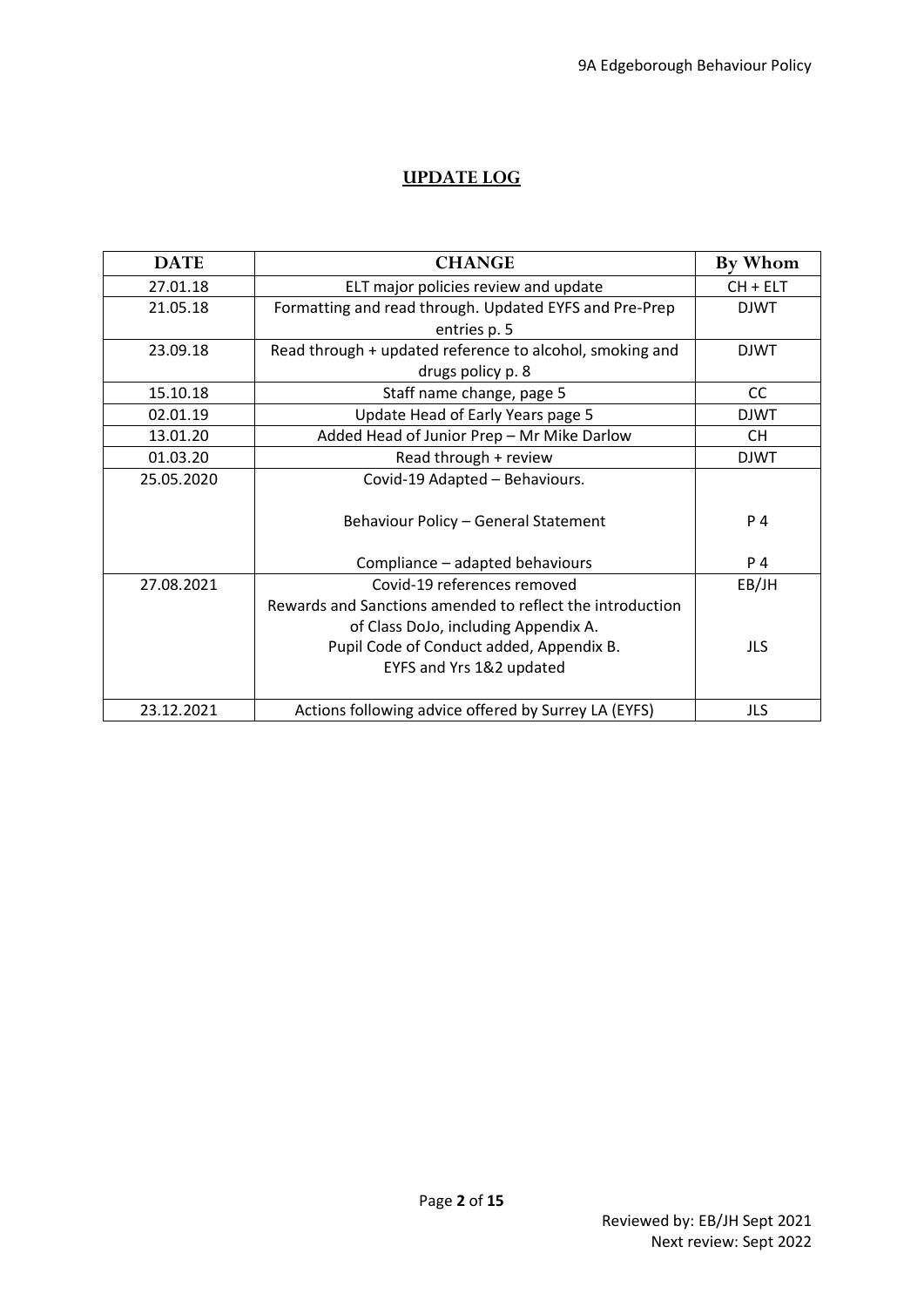# **Contents**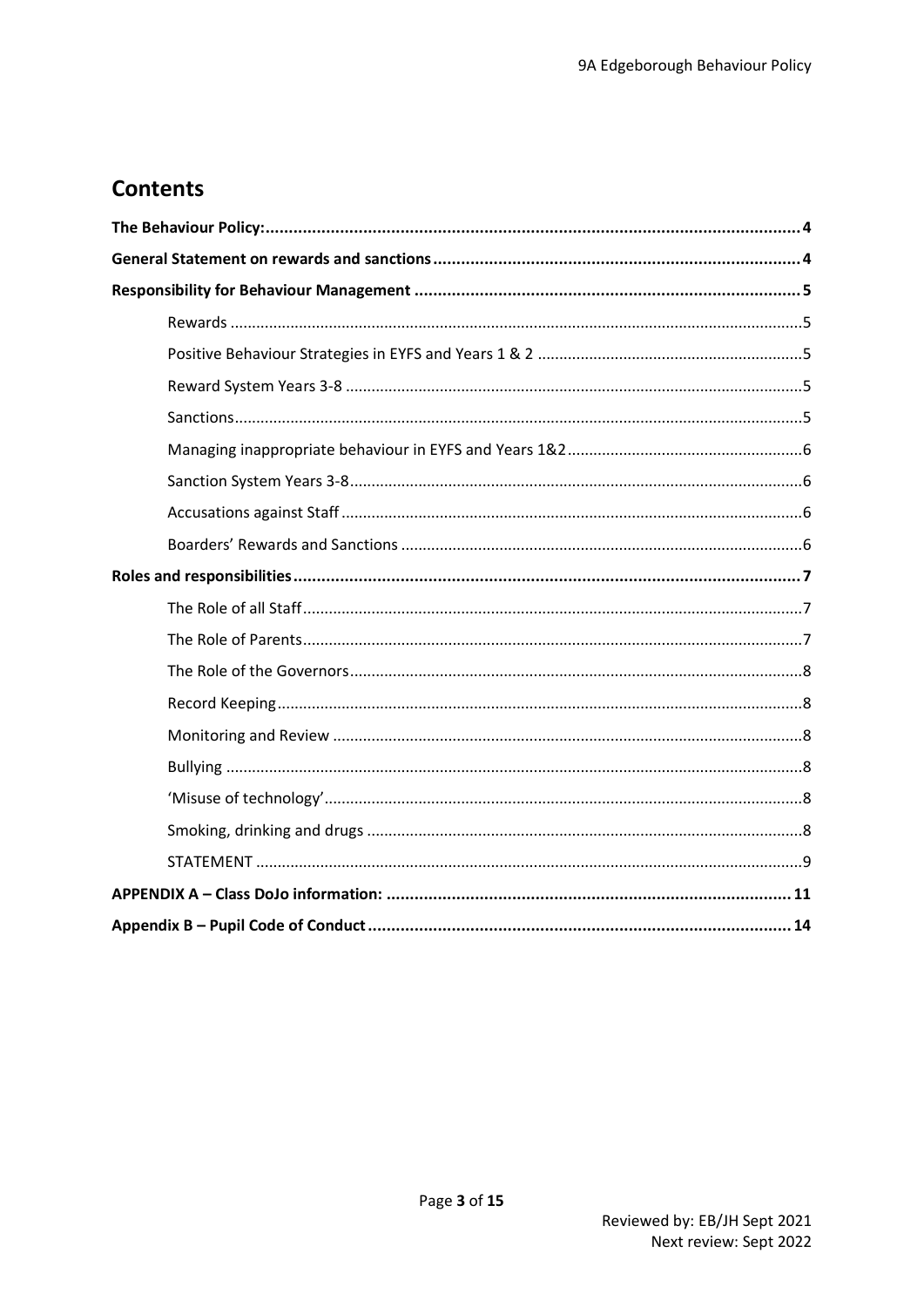# <span id="page-3-0"></span>**The Behaviour Policy:**

- Is compliant with the Behaviour and Discipline in Schools policy DfE / 2016;
- Should be read in combination with the Preventing and Tackling Bullying (Advice for School Leaders, Staff and Governing Bodies) Policy DfE / 2017
- Should be read in combination with the Equality Act 2010

All members of the Edgeborough Community, including pupils, staff and parents should be guided by two main principles:

- First and foremost everyone needs to obey the laws of the land.
- Secondly, everyone should be guided by common sense at all times.

In addition to these key elements, a member of Edgeborough should:

- Be honest, courteous and friendly to others.
- Show respect for him/herself, for property and the environment.
- Show commitment to learning both independently and as part of a team.
- Contribute to the school positively and to the best of his/her ability.
- Maintain a neat and tidy appearance.

Finally we expect all members of the Edgeborough community to keep the following ethos statement (See Aims and Ethos Policy) at the forefront of their minds:

## *"Edgeborough is a place where children learn how to treat others the way they themselves would like to be treated, where they learn to give their best in spite of the difficulties they may encounter, where they learn to grow into well-mannered and balanced young men and women, where they learn to both work and play with a smile on their face."*

## <span id="page-3-1"></span>**General Statement on rewards and sanctions**

Behaviour Management at Edgeborough is integrated into the fabric of the school. All members of staff need to exercise professional judgement when administering this policy. All pupils are reminded that the code of conduct (Appendix B) - and the reward and discipline system - is active at all times when they are either in school or under the School's control. This includes travel to and from school and at all times when on trips organised by the School. Due consideration is given to those pupils with special educational needs and disabilities where, in some instances, these policies may be suitably amended to suit the pupils' individual abilities and challenges.

Whole school behaviour management is reliant on positive relationships between members of staff and pupils. Teachers, teaching assistants and non-teaching members of staff all play a really important part in shaping and managing behaviour at Edgeborough. The school has a support system which provides clear guidance and outlines roles and responsibilities.

Further reference should be made to the Safeguarding Policy, Supervision Policy, Boarding Policy and the Anti-Bullying Policy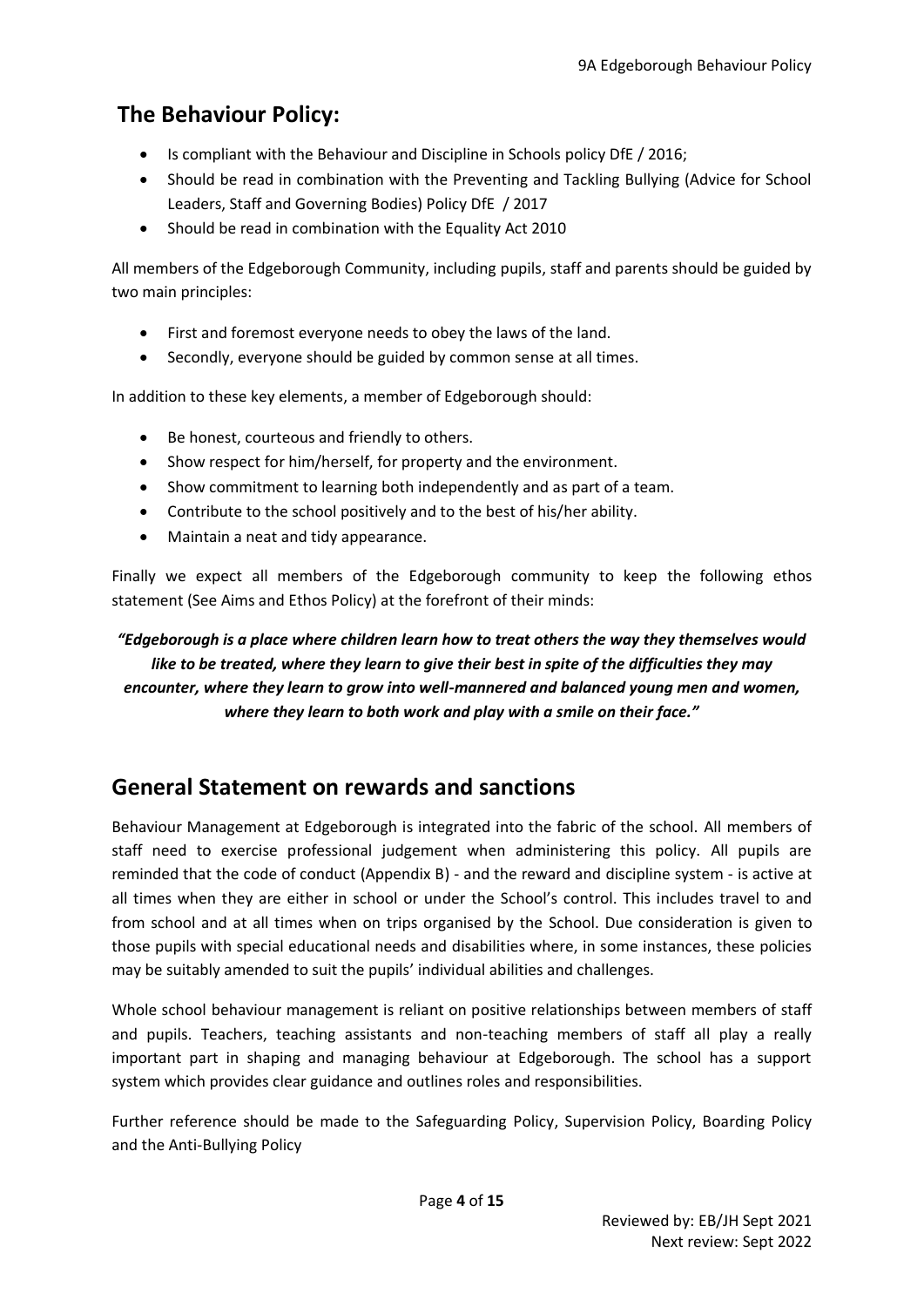## <span id="page-4-0"></span>**Responsibility for Behaviour Management**

Overall: The Head

Prep School: The Senior Deputy Head

Pre-Prep: The Head of Pre-Prep

#### <span id="page-4-1"></span>**Rewards**

## <span id="page-4-2"></span>**Positive Behaviour Strategies in EYFS and Years 1 & 2**

- Children are praised for positive behaviour.
- Adults model positive behaviour.
- Set routines for activities to foster understanding of acceptable responses.
- Clear and consistent expectations.
- Agreed set of boundaries.
- In the Early Years, stickers, certificates and class mascots provide reinforcement to positive behaviour.
- In the EYFS the Characteristics of Effective Teaching and Learning are tracked and recorded through Tapestry.
- In Year 1 and Year 2, Positive points/stickers are awarded for PSB skills shown (throughout the day).
- In Reception, Year 1 and Year 2 class systems/charts provide visible reminders to children as to expectations.
- Playground Monitors are chosen weekly to reward helpful and kind playground behaviour.
- Housepoints are awarded in Years 1 and 2.

#### <span id="page-4-3"></span>**Reward System Years 3-8**

The strategies listed below are those used more formally and so that they can be recorded for use in house or individual competitions

- Positive DoJo points.
- Head's Commendation: Given for outstanding pieces of work / effort in any discipline.

All positive DoJo points and Head's Commendations are recorded on the school system. HMCs are acknowledged with certificates. Rewards are monitored by the Form Teacher and Head of Year.

#### <span id="page-4-4"></span>**Sanctions**

Corporal punishment is not used at Edgeborough School nor is the threat of such punishment permissible. Pupils are encouraged to play an active role in reviewing and addressing their own behaviour.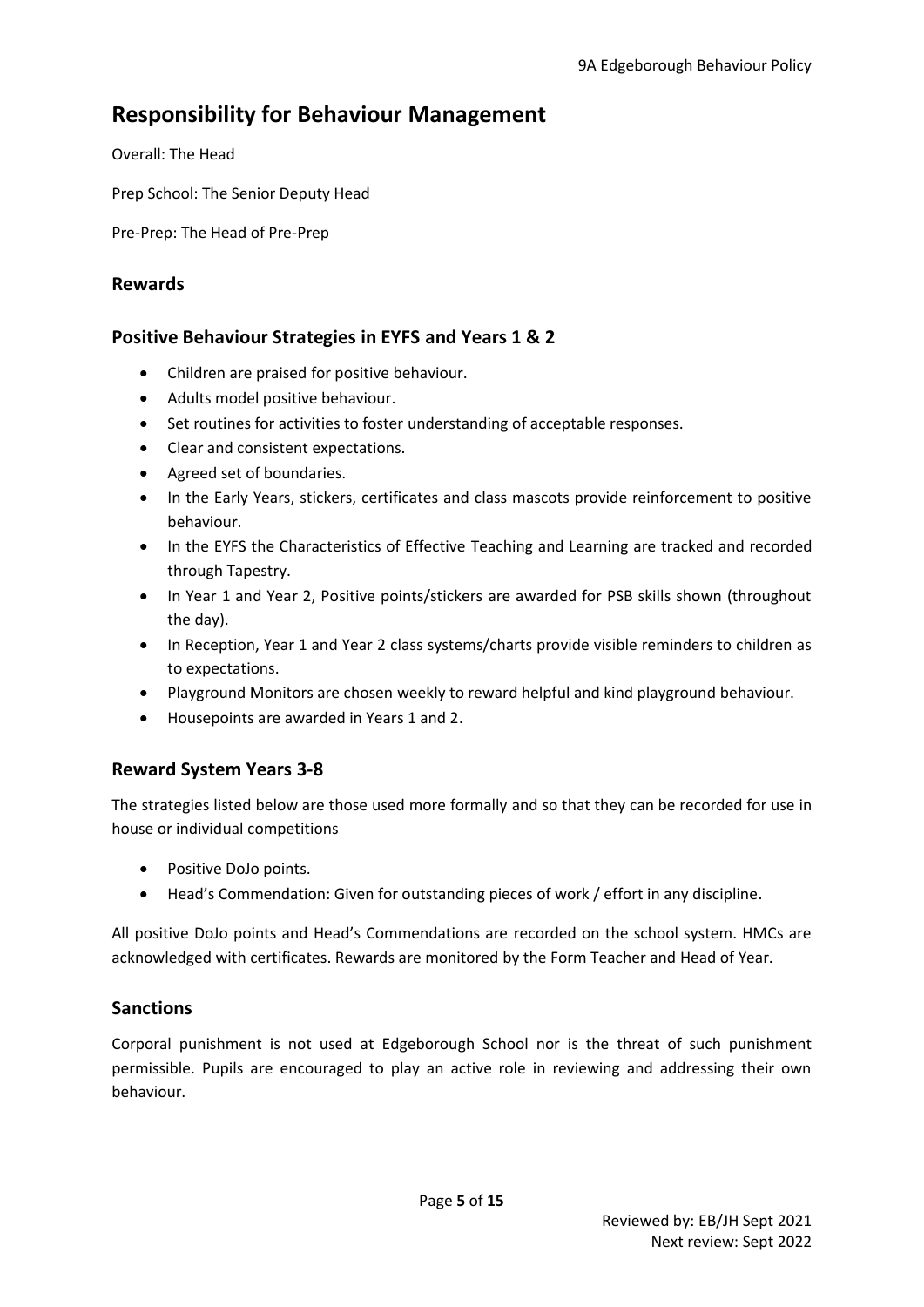### <span id="page-5-0"></span>**Managing inappropriate behaviour in EYFS and Years 1&2**

- Explanation and reasoning
- Children are given the freedom to learn from their mistakes, encouraging a growth mindset.
- Reinforcement of positive behaviour
- Personalised interventions (i.e. use of social stories to reinforce kind hands)
- Years 1 & 2 warning cards (traffic light system)
- Senior Staff intervention
- Dialogue with parents/contact home

All staff of young children are knowledgeable and trained in age-appropriate behaviours and in all cases the age of the child, any identified SEND needs and contextual factors are considered when responding to an incident of behaviour (i.e. biting, breaking resources, hitting).

In extreme cases staff will work closely with the child's parents to develop a personalised plan to support their behaviour. Such may include time away from school, the involvement of specialist support, enhanced staffing.

### <span id="page-5-1"></span>**Sanction System Years 3-8**

Negative DoJo points and detentions are used to highlight and address negative behaviour. Where the behaviours cannot be successfully managed through the use of these tools, SLT work in partnership with parents to support the pupil until more positive behaviour is displayed.

In extreme circumstances, where a pupil is not showing any improvement, it may be necessary to escalate to one of the following:

- Suspension.
- Exclusion/expulsion, either temporary or permanent.
- In the case of serious illegal misbehaviour the school may contact local authorities and outside agencies, including the police, where appropriate.

All negative DoJo points are recorded on the school system. Sanctions are monitored by the Form Teacher and Head of Year. More serious sanctions are recorded on the School's management information system. There is a register of serious offences, which would include Suspensions and all Exclusions. This is maintained by the Headmaster and the Senior Deputy Head.

*Please see Appendix A for details of all DoJo categories and criteria.* 

#### <span id="page-5-2"></span>**Accusations against Staff**

All accusations made by pupils against staff will be taken seriously and a full enquiry made into the accusation. The School's Whistleblowing policy (see separate document) protects all who make accusations in good faith. Pupils who make deliberately false and malicious accusations against staff will be subject to the School's disciplinary procedures which could include exclusion.

#### <span id="page-5-3"></span>**Boarders' Rewards and Sanctions**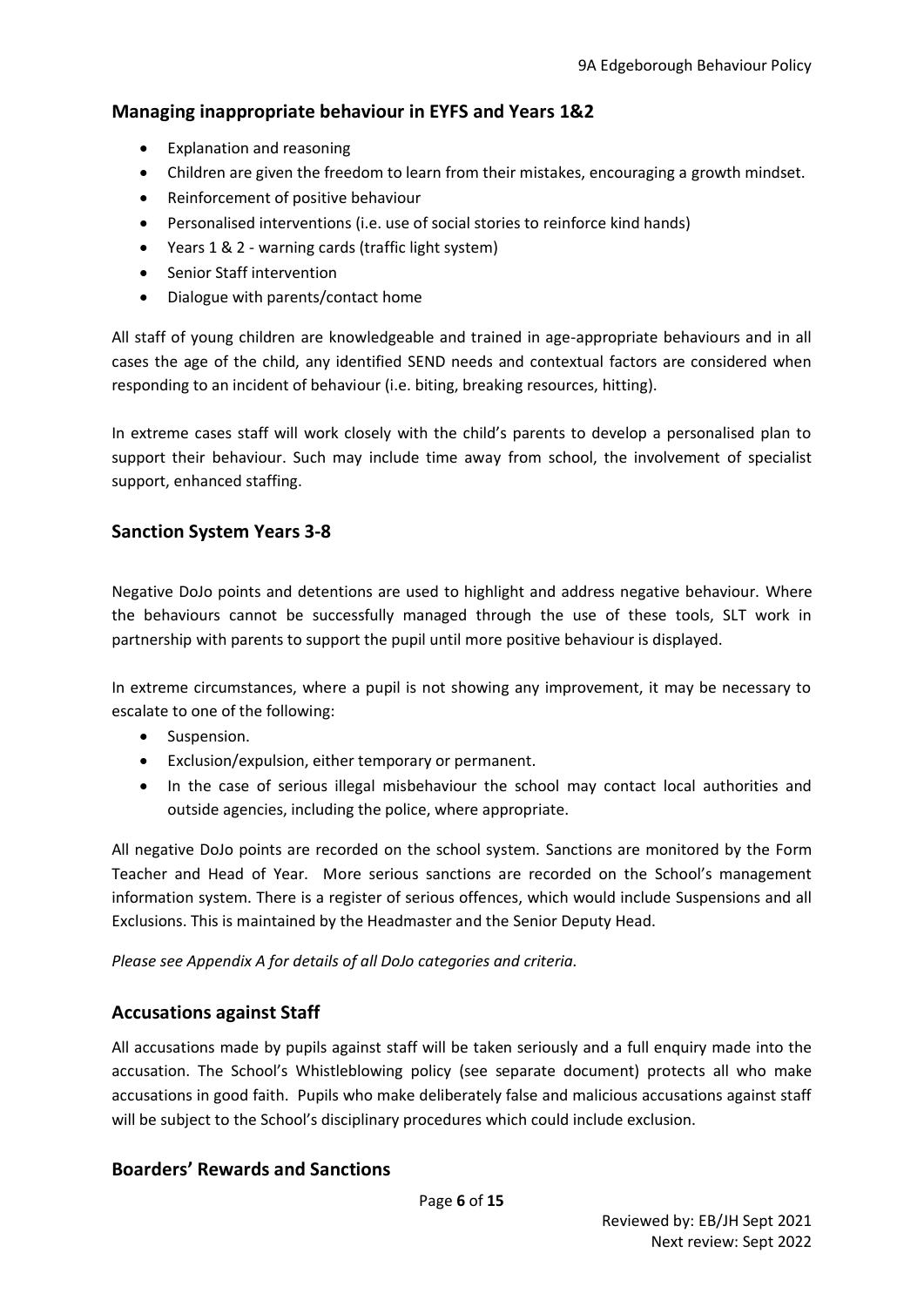Boarders can receive the above rewards and sanctions during the boarding stays for both good and poor behaviour. In addition, boarders can earn virtual pocket money in the House which can then be used towards treat nights during boarding time.

They also have additional sanctions which are community based imposed at the teachers' discretion.

Full details can be seen in the Boarding House handbook.

# <span id="page-6-0"></span>**Roles and responsibilities**

## <span id="page-6-1"></span>**The Role of all Staff**

All staff members have a responsibility to make the School a good place to be and to be role models to the pupils in terms of their attitudes and behaviour. The example set by staff and their relationship with the children is a crucial element in the formation and development of the children's own attitudes, standards and behaviour. All staff members need to be aware of the influence they can have on the children. The way staff members speak to and about each other and to the children and about children is reflective of what they believe about them.

Subject teachers/boarding staff are responsible for implementing the behaviour policy within their classroom/the Boarding House. Form Teachers must be informed of any problems relating to work or behaviour and along with the subject teacher and Pastoral Leader develop a positive, solutionfocused strategy. The Form Teacher/Head of Boarding have a very significant and important role in the implementation of this policy. The Form Teacher acts as a guide and confident to his/her pupils and therefore, has a unique opportunity to influence behaviour and attitudes. This relationship will naturally develop as the Form Teacher spends time with the pupils his/her class.

The Form Teacher of Key Person is also the first link between parents and the school. He/she must do all in his/her power to develop a rapport of mutual understanding via telephone, e-mail and face to face meetings. It is very important that 'good news' is communicated to parents and the Form Teacher should actively seek opportunities to congratulate and celebrate success with parents.

There is a weekly Staff Meeting (whole school, Pre-Prep and Nursery), where pupils can be discussed and strategies developed, additional factors (which may affect behaviour or learning) may be revealed and collective decisions made. The Form Teacher/boarding Housemistress/Key Person will play an active role in these discussions. At these staff meetings, a Pastoral Tracking Form is updated for tracking individual pupils and is reviewed on a weekly basis by all staff members.

## <span id="page-6-2"></span>**The Role of Parents**

It is expected that parents will support their child's learning and co-operate with the School. If the School has to use reasonable sanctions, parents should support the actions of the School. If parents have any concern about the manner in which their child has been treated, they should initially contact the Form Teacher who may seek advice from members of the Senior Management Team.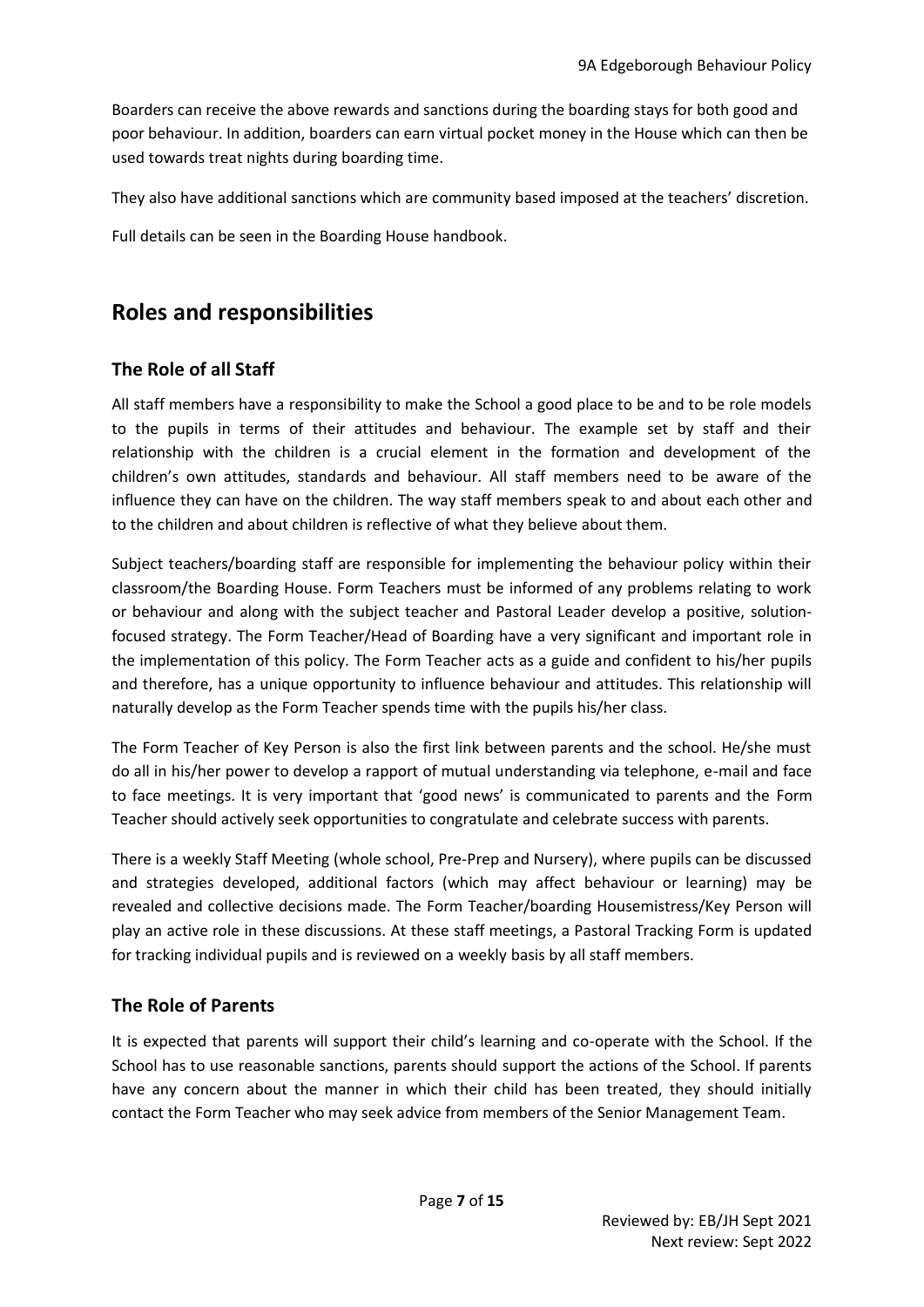## <span id="page-7-0"></span>**The Role of the Governors**

The governing body has the responsibility of overseeing this policy and reviewing its effectiveness. The Headmaster has the day to day authority to implement the behaviour policy, but the Governors may give advice to the Headmaster on particular issues.

### <span id="page-7-1"></span>**Record Keeping**

The School keeps a record of rewards and sanctions. A confidential centralised register of sanctions imposed for serious misbehaviour is kept by the Head so that patterns of misbehaviour can be identified. Serious misbehaviour is defined as behaviour which leads to the direct involvement of the Senior Deputy Head/Head. This register includes exclusions, major detentions and disciplinary meetings with parents. The Head also keeps a record of any pupil who is suspended for a fixed-term, or who is expelled. Any Safeguarding concerns that come to light will be recorded on CPOMS and kept securely.

### <span id="page-7-2"></span>**Monitoring and Review**

The Behaviour Policy is reviewed annually by the SLT. The Senior Deputy Head reports to the Headmaster on the effectiveness of the policy, having evaluated and analysed feedback from teachers, pupils and parents and the data recorded on the School MIS. This process of monitoring and review takes place throughout the year.

### <span id="page-7-3"></span>**Bullying**

The school will not tolerate any form of bullying; including cyber-bullying, prejudice-based bullying or discriminatory bullying. Pupils are taught to respect each other and treat each other with dignity and kindness. A lot of work is done in form lessons, PSHE lessons and assemblies to teach the children about how to treat each other positively and how to deal with conflict appropriately. *Please see the school's Anti-Bullying policy for further information.* 

#### <span id="page-7-4"></span>**'Misuse of technology'**

*Please see the Acceptable use of ICT policy and the E-Safety policy.* 

#### <span id="page-7-5"></span>**Smoking, drinking and drugs**

There is a separate policy on smoking, alcohol, drugs and banned substances – this is available on request. Parents are especially asked to familiarise themselves with those parts of the School Rules and Regulations dealing with smoking, drinking and drugs, and to give full support to the School's stand on these matters.

The possession, use or supply of alcohol, tobacco and drugs at Edgeborough School is absolutely prohibited. Pupils who contravene this rule must expect to face severe sanctions.

#### Prevention:

The central aim of this policy is to prevent Edgeborough School pupils from abusing any form of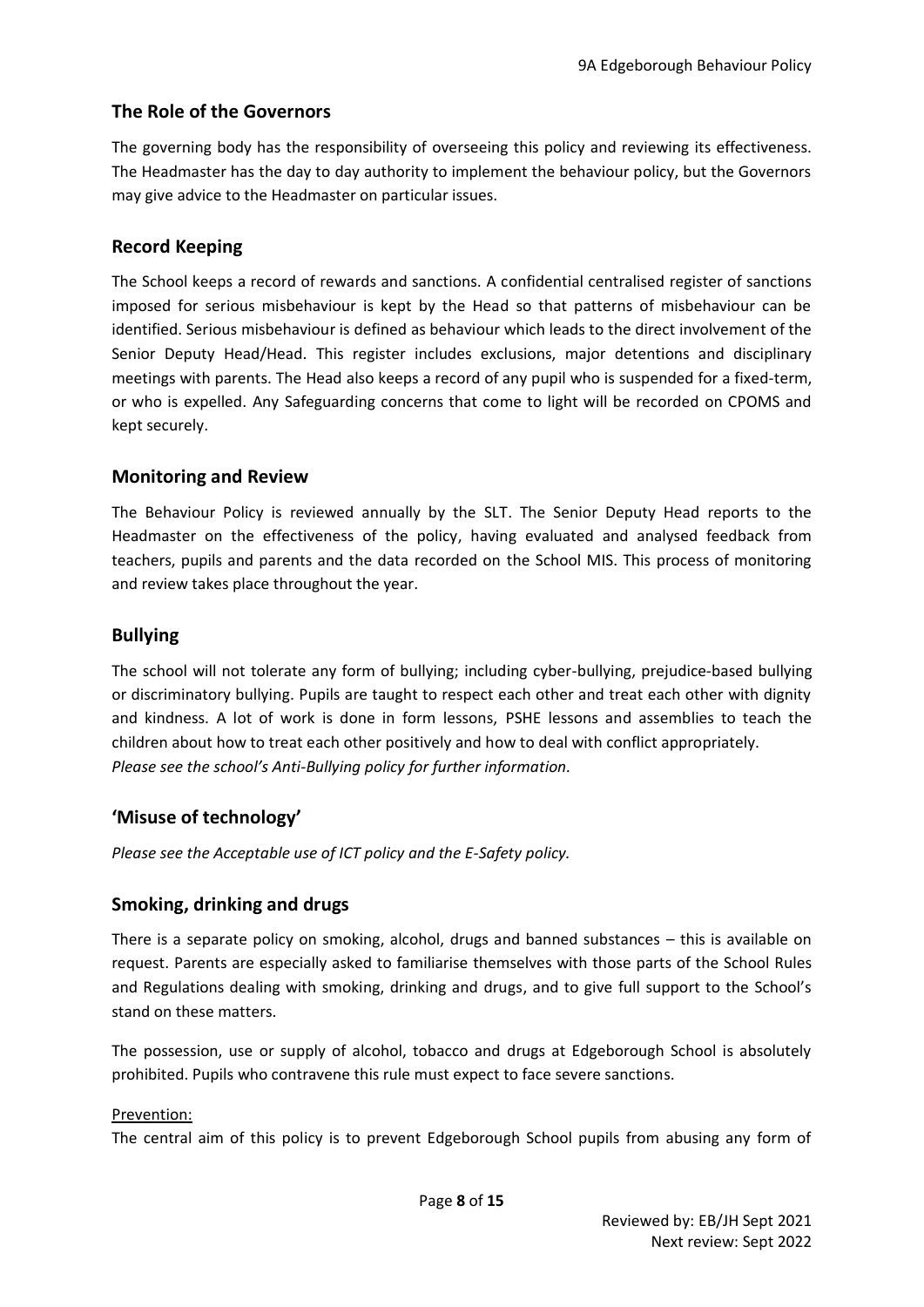substance and to prevent the spread of misuse within the school. We aim to do so by means of education, pastoral care, detection of users and a sanctions policy.

#### Education:

We educate pupils to understand that the use of illegal drugs is or may be a criminal offence and will be harmful to their health, integrity, independence, opportunities and careers and will damage the society in which they live. We educate by means of personal development courses and by example, by discussion and by means of lectures from outside experts.

#### Pastoral Care:

We encourage the pupils to discuss their anxieties about drugs or substances in confidence with a member of staff or the School Counsellor. Matters brought into counselling by a pupil or their parents, in circumstances which are genuine, will be "ring-fenced" from disciplinary sanctions or adverse report but a pupil who is suspected of involvement with drugs or substances outside this context will face the full disciplinary consequences.

#### Detection:

Every complaint or report of involvement with drugs and substances will be followed up and investigated. A pupil suspected of involvement with drugs and substances may be excluded.

#### Sanctions:

In the case of alcohol and tobacco, first offences are likely to result in exclusion – and in the case of supply, permanent exclusion. Repeat offences are likely to result in permanent exclusion.

Where drugs are involved, first offences are likely to result in permanent exclusion.

#### <span id="page-8-0"></span>**STATEMENT**

We at Edgeborough believe that we have a positive, supportive learning environment where each child is valued as an individual and whose happiness and progress are most important. We aim for a consistent commitment to positive behaviour management within a caring environment that sustains our School Aims and Ethos.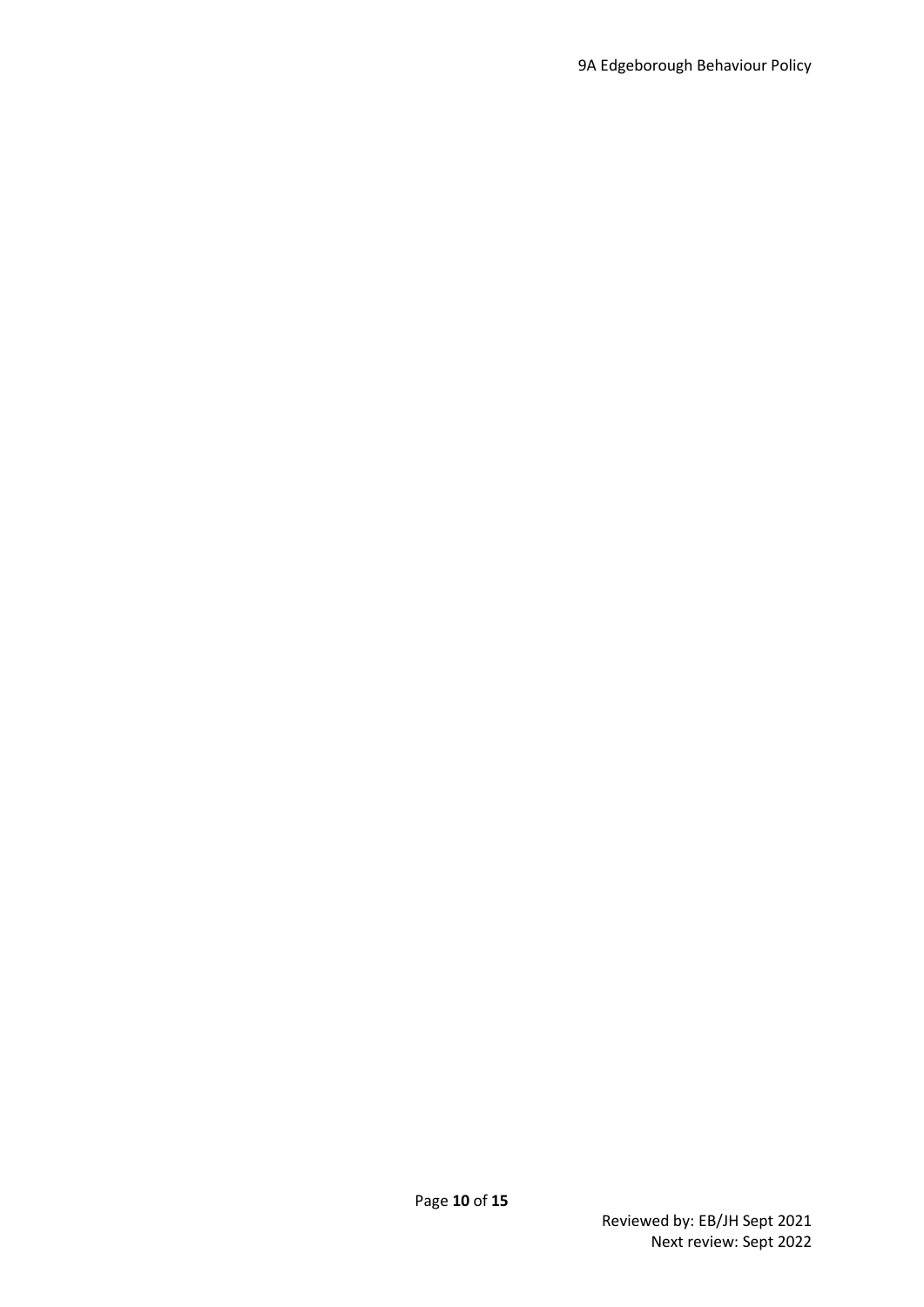# **APPENDIX A – Rewards/Class DoJo information:**

**Early Years and Years 1 & 2 (awarded by stickers in Nursery and Reception and by skill points/stickers in Years 1 & 2):**

| <b>Thinking</b>            | Independence                           | <b>Collaboration</b>       | Communication                       |
|----------------------------|----------------------------------------|----------------------------|-------------------------------------|
| I think carefully before I | I have my own ideas<br>$\bullet$       | I share and play well with | I share my ideas with<br>$\bullet$  |
| say and do something       | I make decisions                       | others                     | others in many ways                 |
| I reflect on my actions    | I try to do things myself<br>$\bullet$ | I work as a team           | I listen to others                  |
| I ask questions            | am confident to try new                | consider those around      | I use my voice to tell<br>$\bullet$ |
|                            | things and meet new people             | me                         | others my feelings                  |
|                            | am willing to take risks               | I let others join in my    |                                     |
|                            | and make mistakes                      | games and play             |                                     |
|                            |                                        |                            |                                     |
|                            |                                        |                            |                                     |

<span id="page-10-0"></span>Negative points awarded after a card warning system (traffic lights) and for repeated violation of class code of conduct.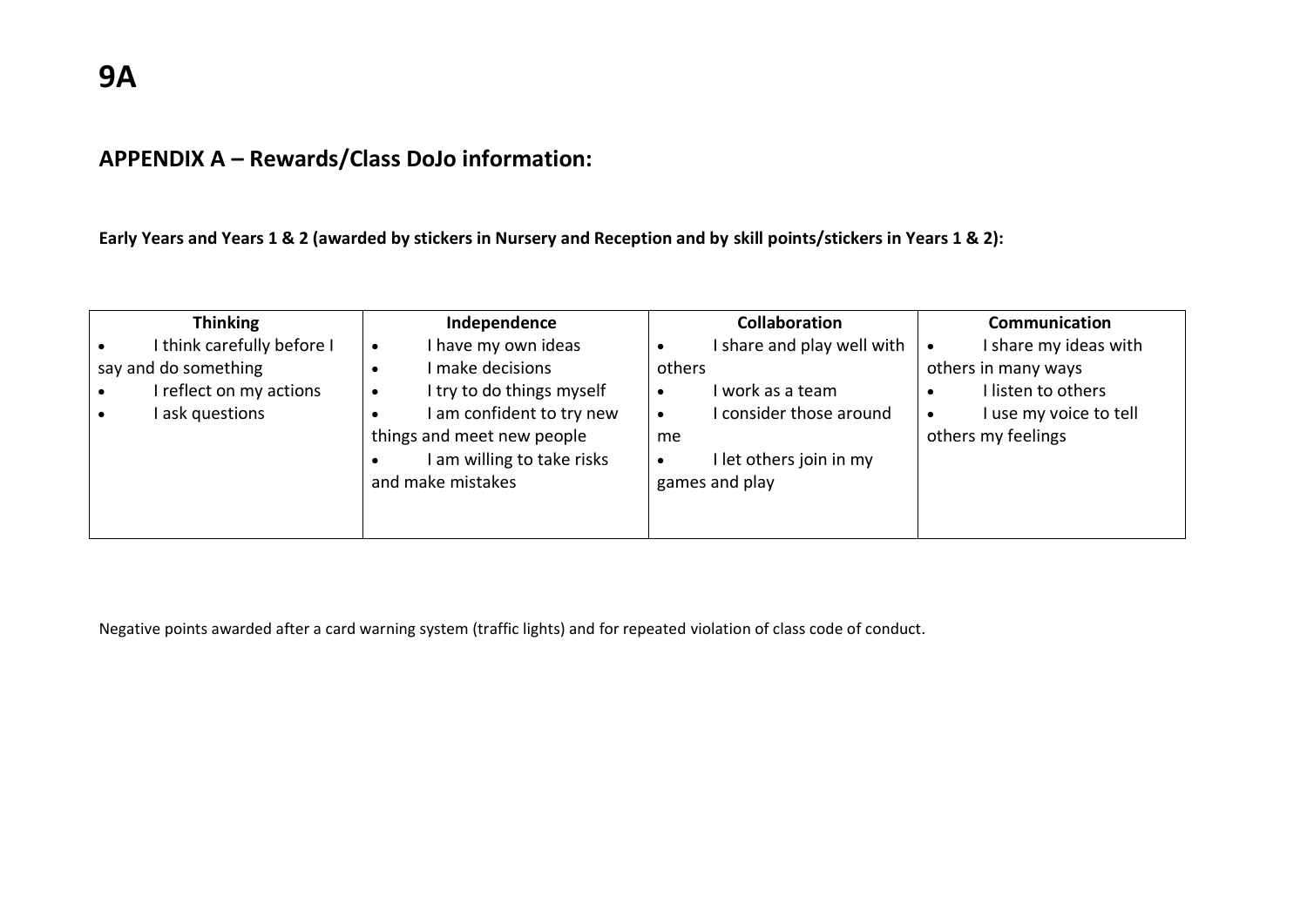# **Positive Dojo Points**

| <b>Thinking and Learning</b>              | Independence                                                | <b>Collaboration</b>                | <b>Reviewing and Improving</b>  |
|-------------------------------------------|-------------------------------------------------------------|-------------------------------------|---------------------------------|
| produce excellent work                    | Organisation-I am in the right.                             | I have worked well within a $\cdot$ | I have shown resilience         |
| I have a good attitude                    | place, at the right time, with the right team or group.     |                                     | I have edited and improved      |
| towards learning                          | equipment.                                                  | I have helped others when           | my work                         |
| I have shown understanding .              | I have given a task a go beforethey come into class late or |                                     | I responded to feedback         |
| of a concept                              | asking for help.                                            | don't understand                    | and improved as a result (I was |
| I have shown creativity in                | I have shown initiative                                     |                                     | 'coachable')                    |
| my thinking and learning.                 | I have helped-out without                                   |                                     |                                 |
| I have shown curiosity in my being asked. |                                                             |                                     |                                 |
| thinking and learning                     |                                                             |                                     |                                 |
|                                           |                                                             |                                     |                                 |
| <b>Community Kindness</b>                 | Communication                                               | Leadership                          | <b>HMC</b>                      |
| I helped others                           | I gave an excellent                                         | I set an example to others          |                                 |
| I demonstrated                            | answer (Speaking or writing)                                | I directed others to a              |                                 |
| excellent manners                         | I gave a well-structured                                    | good outcome                        |                                 |
| picked up litter                          | answer (speaking or writing)                                | I allowed others to                 |                                 |
| returned some lost                        | I was able to talk through                                  | communicate and encouraged          |                                 |
| property to its owner.                    | how I or a friend was feeling.                              | others to join in.                  |                                 |
| I let others go first                     | I used appropriate manners                                  | I encouraged others to              |                                 |
| I tidied up after others                  | when talking to others e.g. eye                             | expand on an idea.                  |                                 |
|                                           | contact, language.                                          |                                     |                                 |
|                                           |                                                             |                                     |                                 |
|                                           |                                                             |                                     |                                 |

# **Negative Dojo Points**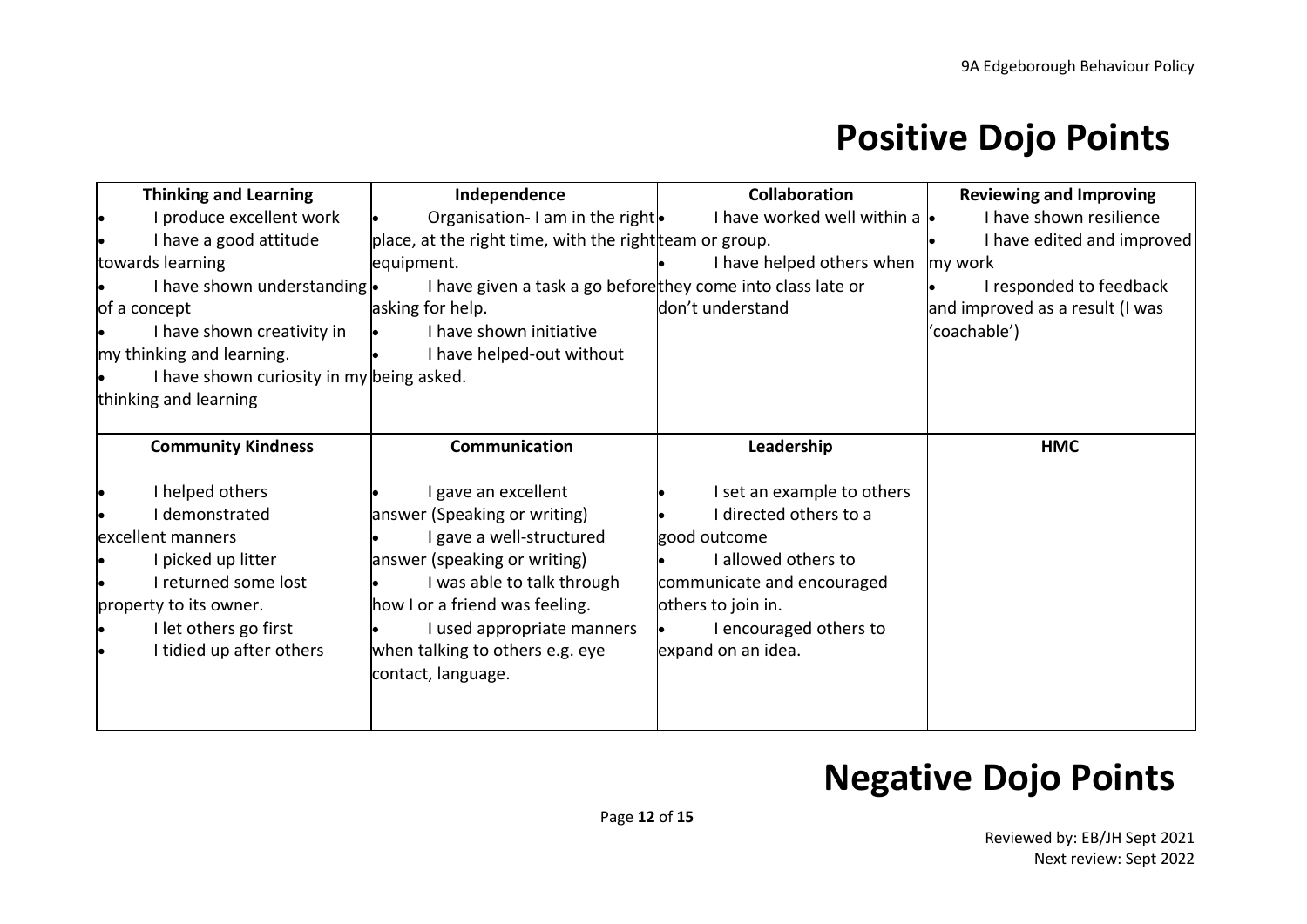| • I was not in the right place,<br>at the right time, with the right<br>equipment.<br>• I called out in class<br>I was running in areas that I<br>shouldn't be<br>• I was not wearing my<br>uniform correctly<br>• I did not put as much effort<br>into my work as is expected of<br>me.<br>I did not hand in the work<br>expected of me.<br>• I dropped some litter and<br>didn't pick it up | $\bullet$ I was rude to one of my<br>teachers or peers<br>I was unkind to others.<br>• I continually called out in<br>class having been asked not to.<br>• I did not behave in the way<br>expected of me, after being<br>asked to stop.<br>• I have shown poor<br>organisation on a number<br>of occasions in the same<br>lesson e.g regularly forgetting<br>books, calculator etc.<br>• I have not handed in the<br>work that was asked for more<br>than once in the same lesson. | I used violence<br>against others<br>• I defaced or<br>broken someone else's<br>property on purpose.<br>I used foul language.<br>I put myself or others in<br>danger by my actions. |
|-----------------------------------------------------------------------------------------------------------------------------------------------------------------------------------------------------------------------------------------------------------------------------------------------------------------------------------------------------------------------------------------------|------------------------------------------------------------------------------------------------------------------------------------------------------------------------------------------------------------------------------------------------------------------------------------------------------------------------------------------------------------------------------------------------------------------------------------------------------------------------------------|-------------------------------------------------------------------------------------------------------------------------------------------------------------------------------------|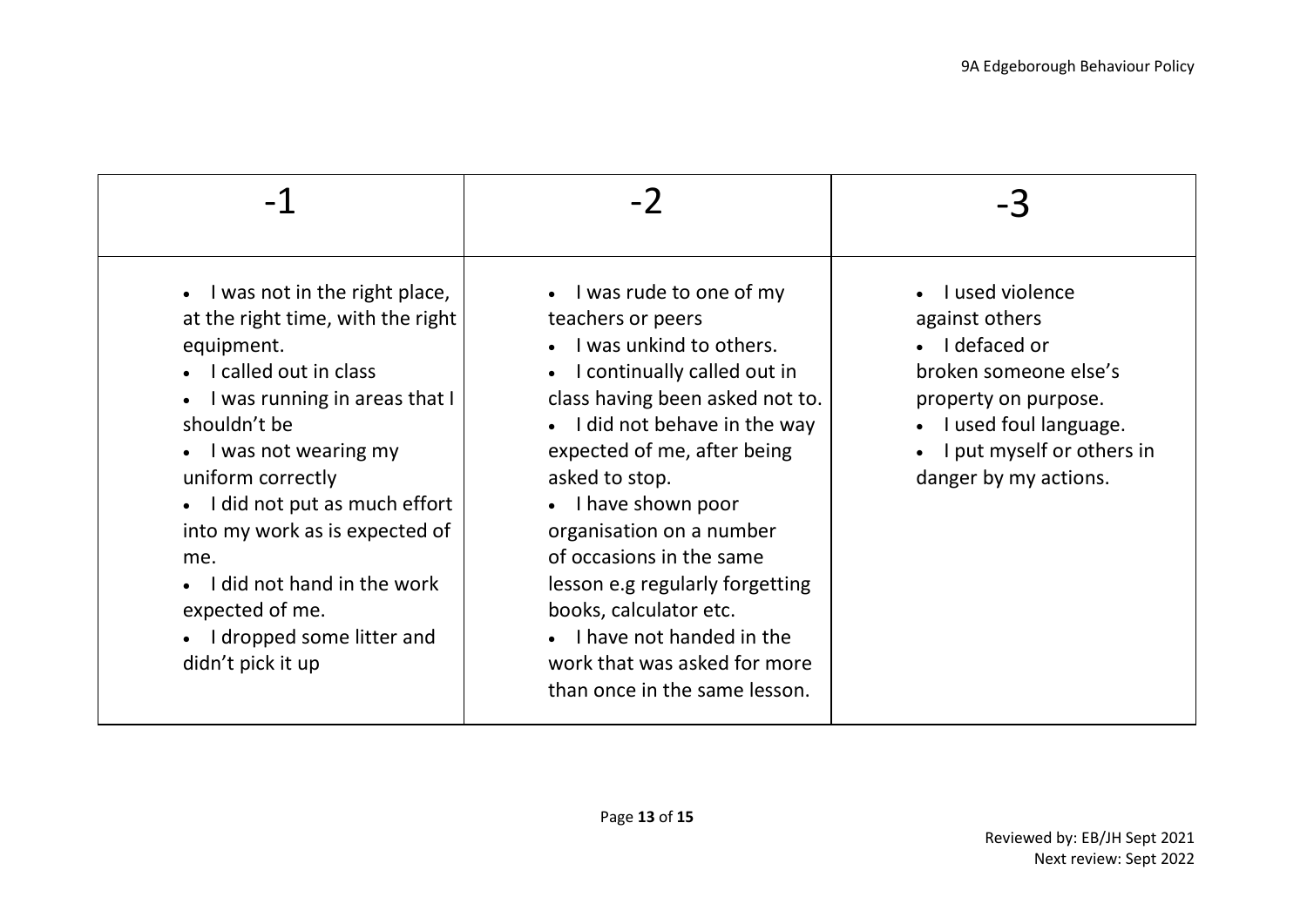## <span id="page-13-0"></span>**Appendix B – Pupil Code of Conduct**

#### Introduction

Edgeborough has high expectations for pupil conduct. High standards of behaviour and work are expected at all times.

Our Pupils' Code of Conduct exists to enable the school to be a purposeful, happy and tolerant society where each member of the community can fulfil their potential. Our pupils are encouraged to show consideration and care for people and property.

#### **Nursery and Pre-Prep (core code adapted to age and class contributions):**

#### My Behaviour

I treat others kindly (words and actions).

I walk around school respectfully.

I am helpful.

I look after school things.

I am polite to adults.

I try to make good choices.

I use my 'inside voice' when I am indoors.

I show respect to others and their ideas.

My Learning

I try my best.

I listen to the teacher and my friends.

I share my ideas.

I challenge myself.

Acknowledgement

This is our Code of Conduct.

Signed: